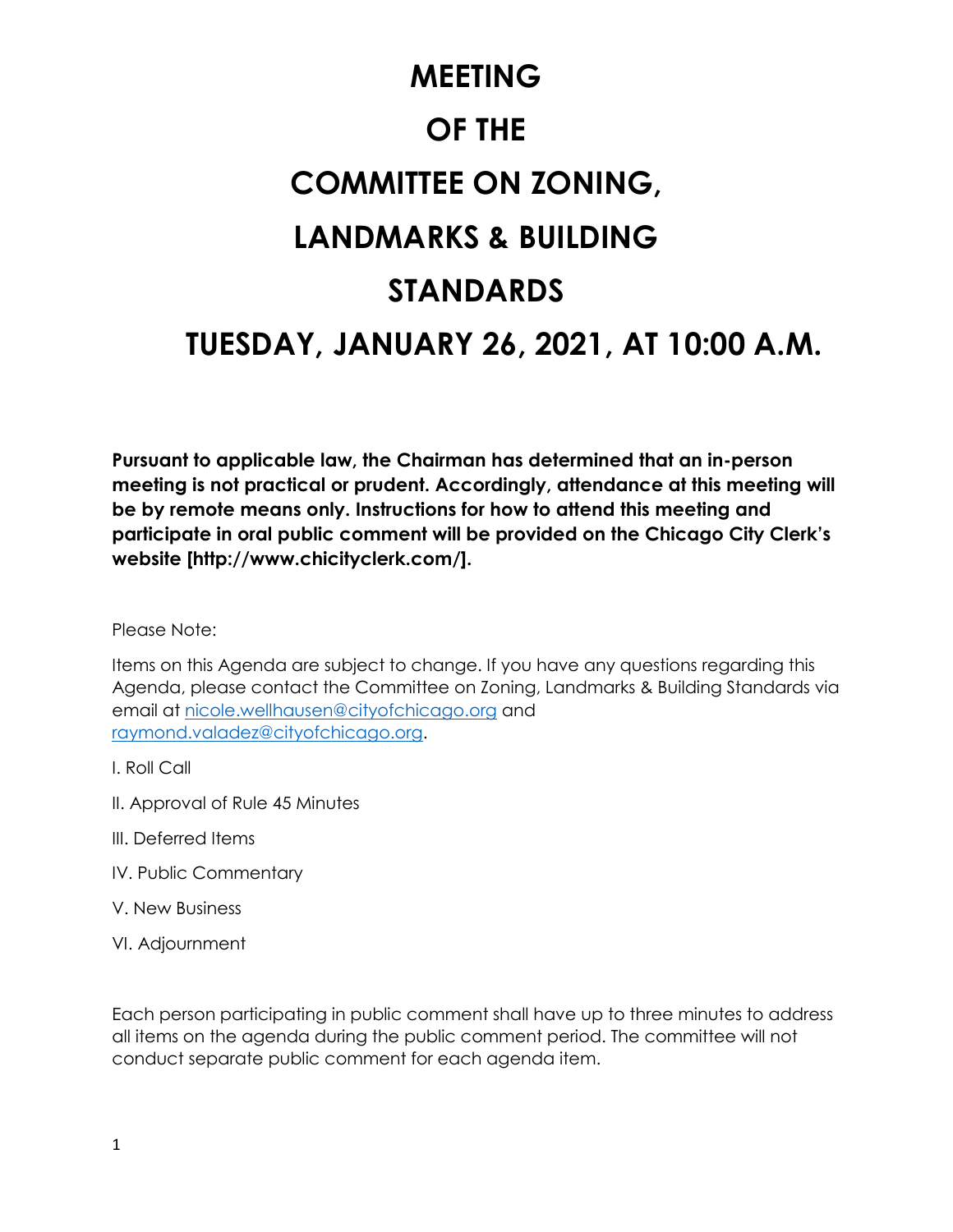# **NO. 20565-T1 (1st WARD) ORDINANCE REFERRED (12-16-20)**

## **DOCUMENT #02020-6231**

**Common Address**: 650 N Wood St

**Applicant**: Grasslands 1801 LLC

**Owner:** Huron-Wood Condominium Association

**Attorney**: Law Offices of Samuel V.P. Banks, Sara Barnes

**Change Request**: RS3 Residential Single Unit (Detached House) to RM5.5 Residential Multi-Unit **District** 

**Purpose:** To permit the conversion of the existing commercial unit into a dwelling unit, resulting in an all residential building, with a total of (9) nine dwelling units, at the subject site

## **NO. 20573 (3rd WARD) ORDINANCE REFERRED (12-16-20)**

#### **DOCUMENT #02020-6224**

**Common Address**: 2500-48 S Wabash Ave

**Applicant**: Smash INTERACTIVE LLC

**Owner**: Chicago SI LLC

**Attorney**: Graham Grady

**Change Request**: C1-5 Neighborhood Commercial District and M1-3 Limited Manufacturing / Business Park District to C2-3 Motor Vehicle-Related Commercial District and C2-3 Motor Vehicle-Related Commercial District to a Business Entertainment Planned Development

**Purpose:** To allow for the development of an Esports stadium venue which will have a 1,000 person occupancy and Applicants corporate headquarters

#### **NO. 20585-T1 (3rd WARD) ORDINANCE REFERRED (12-16-20)**

#### **DOCUMENT #02020-6219**

**Common Address**: 2601-25 S Wabash Ave; 43-63 E 26th St

**Applicant**: Smash INTERACTIVE LLC

**Owner**: Chicago SI II LLC

**Attorney**: Graham Grady

**Change Request**: M1-3 Limited Manufacturing / Business Park District to B1-1 Neighborhood Shopping District

**Purpose:** To establish retail and off-site accessory parking use within the subject property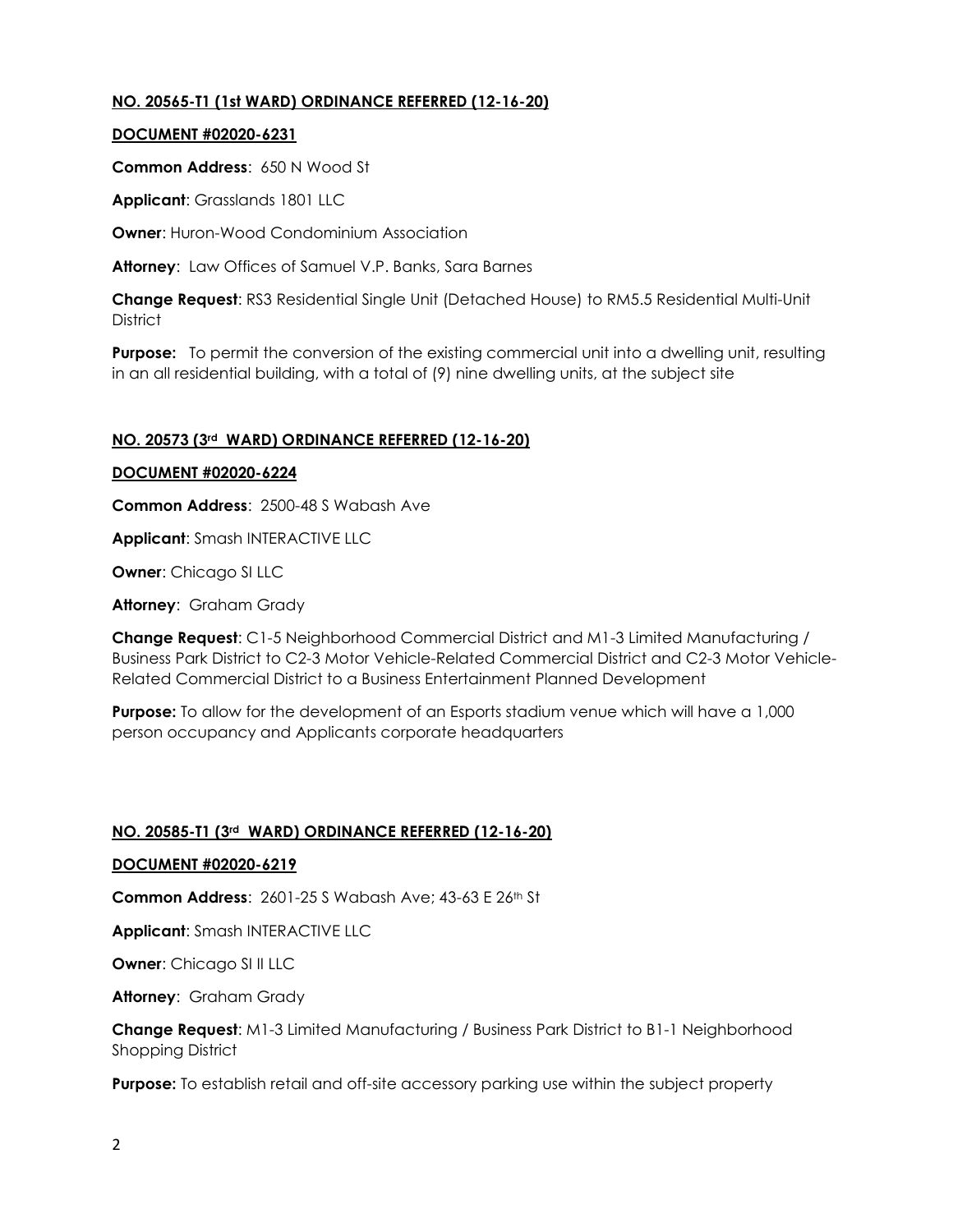## **NO. 20581 (7th WARD) ORDINANCE REFERRED (12-16-20)**

## **DOCUMENT #02020-6214**

**Common Address**: 10318 S Torrence Ave

**Applicant**: Justin Jose

**Owner**: Justin Jose

**Attorney**: Gordon and Pikarski

**Change Request**: RS3 Residential Single Unit (Detached House) to B3-1 Community Shopping **District** 

**Purpose:** To use the vacant property in order to expand the existing and adjoining gas station located at 10302 S Torrence Ave

## **NO. 20578 (8th WARD) ORDINANCE REFERRED (12-16-20)**

## **DOCUMENT #02020-6209**

**Common Address**: 1503 E 74th Place

**Applicant**: Chicago Land Title and Trust Company ATUT #8002383076

**Owner**: Chicago Land Title and Trust Company ATUT #8002383076

**Attorney**: Mark Kupiec

**Change Request**: RS3 Residential Single Unit (Detached House) to RT-4 Residential Two Flat, Townhouse and Multi-Unit District

**Purpose:** To comply with the minimum lot area per dwelling unit requirements of the ordinance in order to establish one additional dwelling unit within the existing building for a total of 3 dwelling units

## **NO. 20584-T1 (12th WARD) ORDINANCE REFERRED (12-16-20)**

## **DOCUMENT #02020-6218**

**Common Address**: 2401 S Homan Ave; 3349-59 W 24th St

**Applicant**: 2401 H Buyers LLC

**Owner**: 2401 H Buyers LLC

**Attorney**: Rolando Acosta

**Change Request**: RT4 Residential Two-Flat, Townhouse and Multi-Unit District to RM5.5 Residential Multi-Unit District

**Purpose:** To add four dwelling units to the existing building for a total of eight dwelling units on the property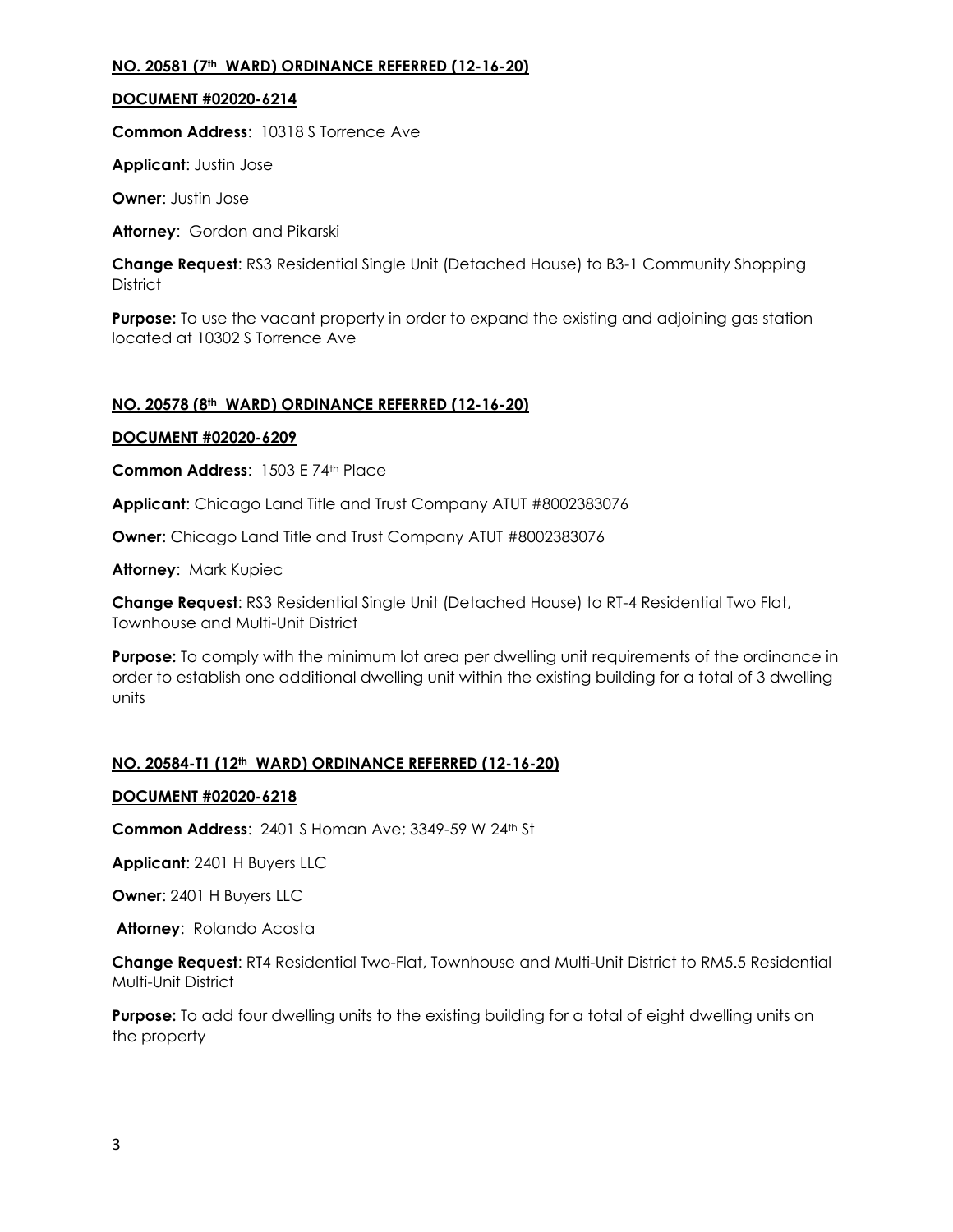## **NO. 20577-T1 (12th WARD) ORDINANCE REFERRED (12-16-20)**

#### **DOCUMENT #02020-6208**

**Common Address**: 3300 W Pershing Road; 3846-58 S Spaulding Ave

**Applicant**: 3300 W Pershing LLC

**Owner**: 3300 W Pershing LLC

**Attorney**: Rolando Acosta

**Change Request**: RS3 Residential Single Unit (Detached House) to RM6 Residential Multi-Unit **District** 

**Purpose:** To add three dwelling units to the existing building for a total of ten dwelling units on the property

#### **NO. 20579-T1 (15th WARD) ORDINANCE REFERRED (12-16-20)**

#### **DOCUMENT #02020-6210**

**Common Address**: 4834 S Oakley Ave

**Applicant**: South Oakley Venture LLC

**Owner: South Oakley Venture LLC** 

**Attorney**: Mitchell Weinstein

**Change Request:** M2-2 Light Industry District to C3-2 Commercial, Manufacturing and Employment District

**Purpose:** Change of use to Commercial Art Studio

## **NO. 20567 (17th WARD) ORDINANCE REFERRED (12-16-20)**

#### **DOCUMENT #02020-6241**

**Common Address**: 6430 S Richmond St

**Applicant**: Michelle Alexander Investments LLC

**Owner**: Michelle Alexander Investments LLC

#### **Attorney**:

**Change Request:** RS3 Residential Single Unit (Detached House) to RT-4 Residential Two Flat, Townhouse and Multi-Unit District

**Purpose:** In order to meet bulk requirements and density to allow the conversion of the basement level into two additional dwelling units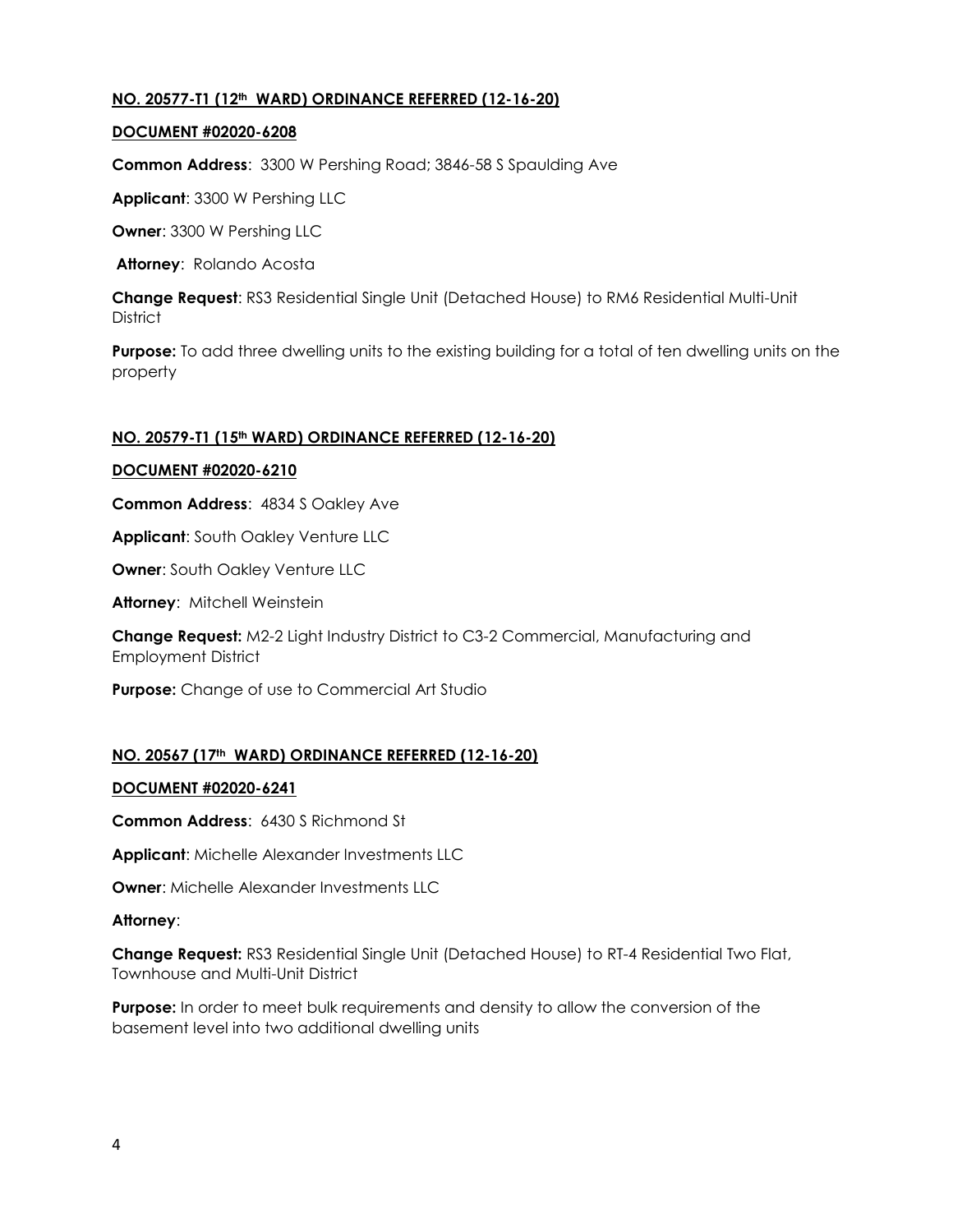## **NO. 20564 (25th WARD) ORDINANCE REFERRED (12-16-20)**

## **DOCUMENT #02020-6232**

**Common Address**: 1930-2050 S Jefferson Street; 1927-2051 S Des Plaines Street; 2020-50 S Des Plaines Street; 2037-51 S Ruble Street; 563-571 W Cullerton Street

**Applicant**: New Chan LLC

**Owner**: New Chan LLC

**Attorney**: Tyler Manic, Schain Banks

**Change Request:** Planned Development No. 1123 to B2-3 Neighborhood Shopping District

**Purpose:** To return the zoning to the B2-3 Neighborhood Shopping District according to Statement 17 of PD 1123 because of no commencement of construction for 6 years of approval of PD 1123

# **NO. 20566 (26th WARD) ORDINANCE REFERRED (12-16-20)**

# **DOCUMENT #02020-6230**

**Common Address**: 1000-1002 N California Ave

**Applicant**: Gino Battaglia

**Owner**: Gino Battaglia

**Attorney**: Dean Maragos

**Change Request:** B3-2 Community Shopping District to C1-2 Neighborhood Commercial District

**Purpose:** To establish a tavern, on the ground floor and seek a variation for public place of amusement for live entertainment with in 125 feet of a RS-3 Zone

# **NO. 20580 (27th WARD) ORDINANCE REFERRED (12-16-20)**

## **DOCUMENT #02020-6212**

**Common Address**: 3323-3369 W Grand Ave

**Applicant**: The Grand Augusta LLC

**Owner: The Grand Augusta LLC** 

**Attorney**: Jack Parrino/ Bernie Citron

**Change Request:** B2-3 Neighborhood Shopping District to M1-1 Limited Manufacturing District

**Purpose:** To construct a commercial building for the operation of a car wash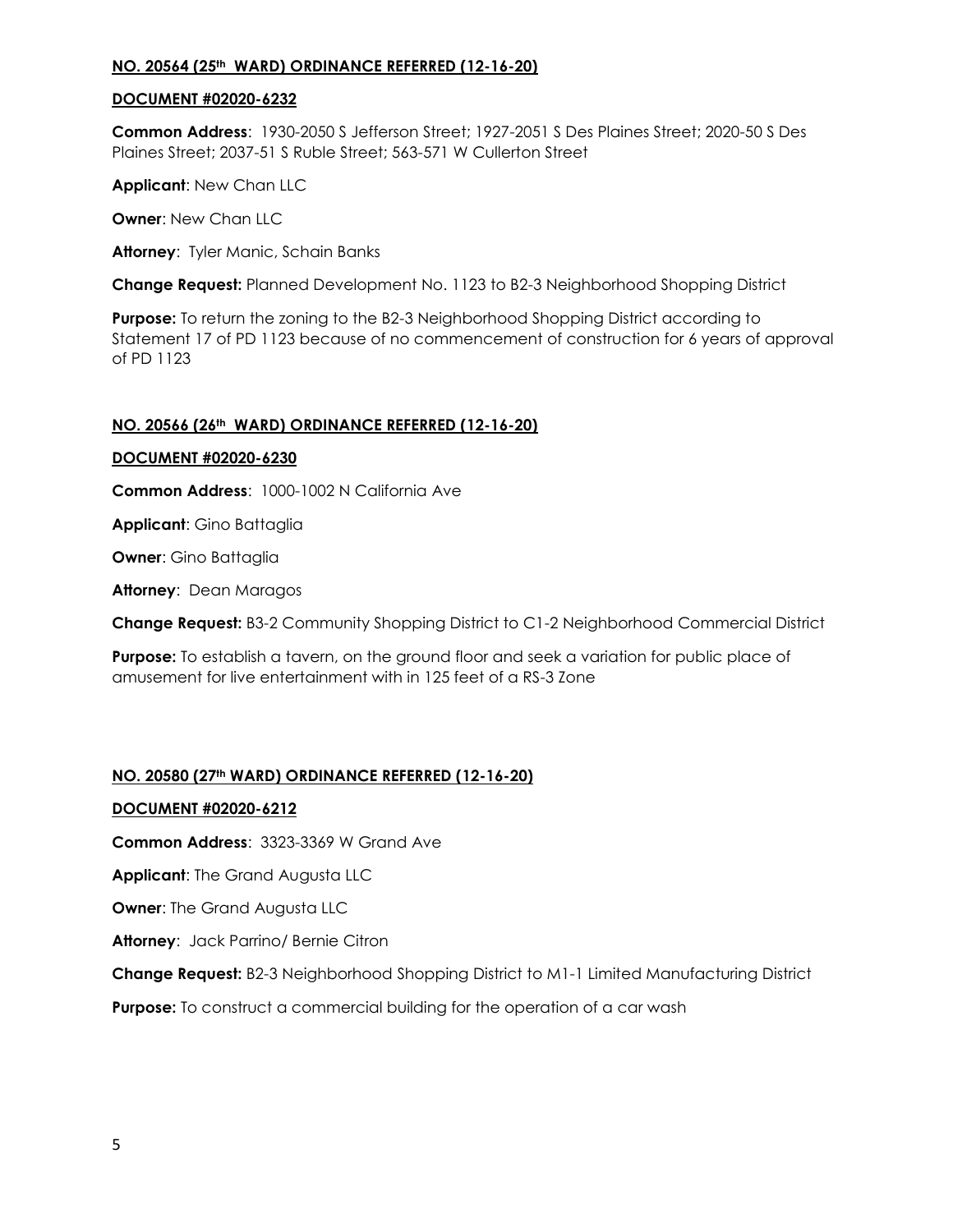## **NO. 20582-T1 (27th WARD) ORDINANCE REFERRED (12-16-20)**

#### **DOCUMENT #02020-6216**

**Common Address**: 615 N Ogden Ave

**Applicant**: Profus Construction Inc.

**Owner**: 1157 W Erie LLC

**Attorney**: Mark Kupiec

**Change Request:** M1-2 Limited/ Manufacturing Business Park District to B2-5 Neighborhood Mixed Use District

**Purpose:** To allow residential use at the property, and to comply with the minimum lot area per unit and the maximum floor area ratio requirements of the ordinance, in order to build a new sixstory mixed-use building with commercial unit on the ground floor and 9 dwelling units on the upper floors.

# **NO. 20570 (29th WARD) ORDINANCE REFERRED (12-16-20)**

#### **DOCUMENT #02020-6239**

**Common Address**: 207-09 N Parkside Ave

**Applicant**: North Courts 5 Inc.

**Owner: North Courts 5 Inc.** 

**Attorney**: Thomas Moore

**Change Request:** RS3 Residential Single Unit (Detached House) to RT-4 Residential Two Flat, Townhouse and Multi-Unit District

**Purpose:** The applicant wishes to rezone the property to allow sufficient density to add 2 dwelling units to the unused basement-level of the existing 3-story, 6 dwelling unit building for a total of 8 dwelling units. There are no planned changes to the exterior of the building and the 11 on-site parking stalls will remain with no changes.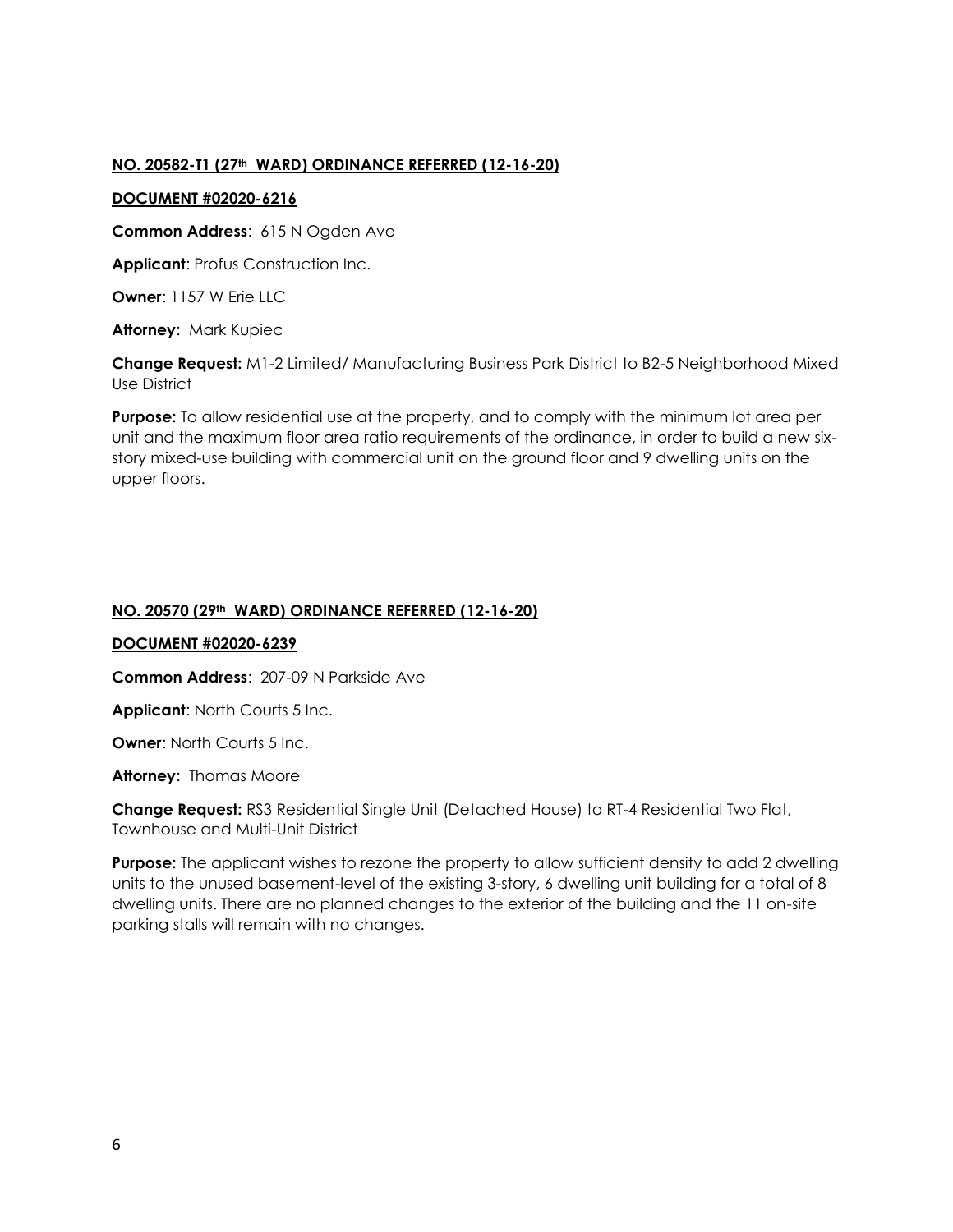## **NO. 20576 (30th WARD) ORDINANCE REFERRED (12-16-20)**

## **DOCUMENT #02020-6228**

**Common Address**: 2400-2440 N Meade Ave; 6100-6138 W Fullerton Ave

**Applicant**: Public Building Commission

**Owner**: Chicago Park District

**Attorney**: Scott Borstein

**Change Request:** POS-1 Regional or Community Park District to RS3 Residential Single Unit (Detached House) and RS3 Residential Single Unit (Detached House) to an Institutional Planned **Development** 

**Purpose:** To allow the construction of a new elementary school for the area

# **NO. 20571 (31st WARD) ORDINANCE REFERRED (12-16-20)**

## **DOCUMENT #02020-6238**

**Common Address**: 4921 W Belmont Ave

**Applicant**: Auto Renew Group LLC

**Owner: Auto Renew Group LLC** 

**Attorney**: Law Offices of Samuel V.P. Banks, Sara Barnes

**Change Request:** B1-1Neighborhood Shopping District to C2-1 Motor Vehicle Related District

**Purpose:** To permit the conversion-expansion of the existing non-conforming automobile service operations, to include detailing, reconditioning and light painting services, by a new operator withing the existing building

# **NO. 20568 (31st WARD) ORDINANCE REFERRED (12-16-20)**

## **DOCUMENT #02020-6242**

**Common Address**: 4830 W Diversey Ave; 2820 N Cicero Ave

**Applicant**: Grocery Retail Holdings, LLC

**Owner**: Grocery Retail Holdings, LLC

**Attorney**: Thomas Moore

**Change Request:** B1-1Neighborhood Shopping District to B3-1 Community Shopping District

**Purpose:** The applicant wishes to rezone the property to allow for a coin-operated laundromat in the existing vacant 1-story commercial building. The 100 exterior, on-site parking stalls (97 parking stalls, 3 handicap parking stalls) will remain with no changes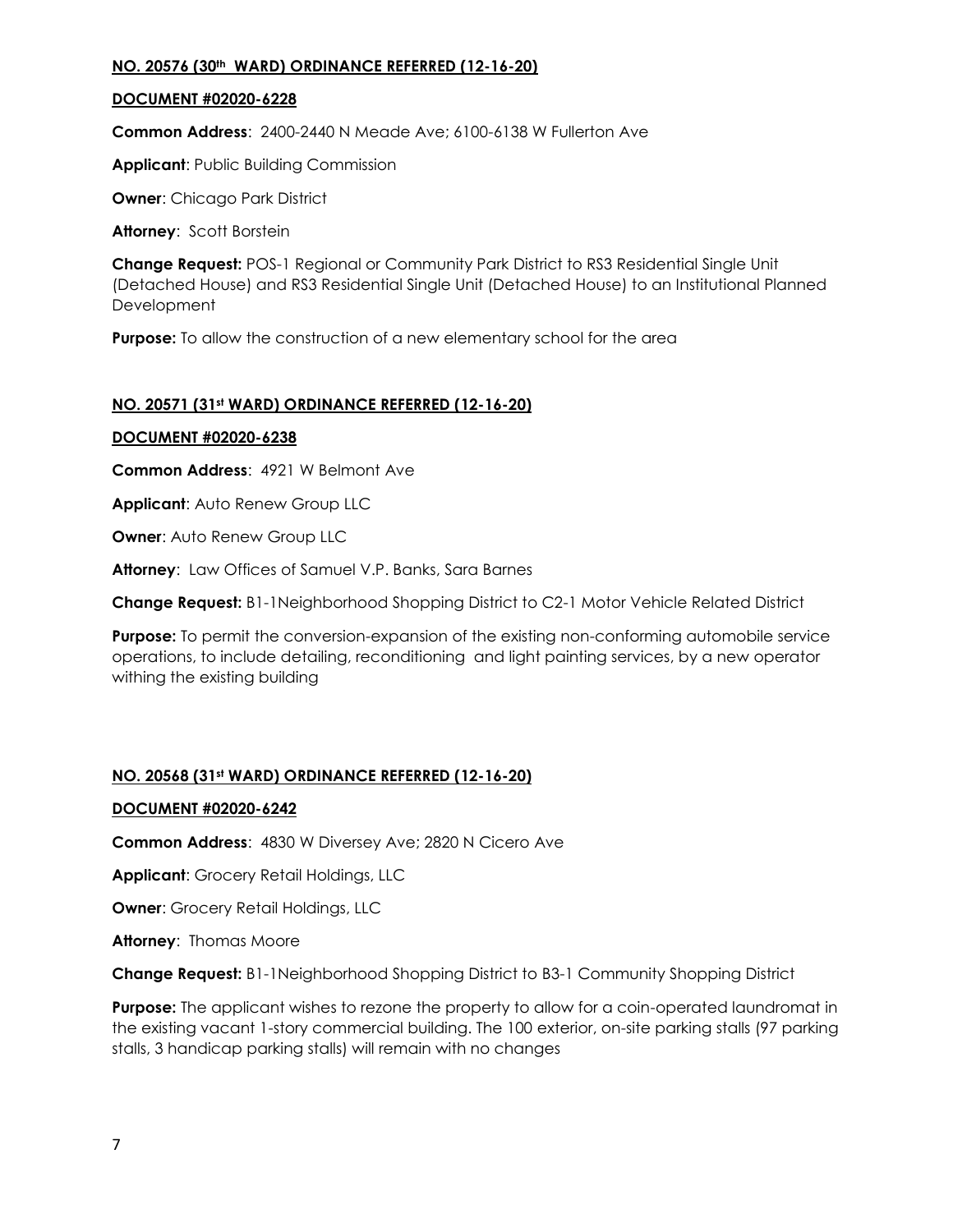# **NO. 20562 (31st WARD) ORDINANCE REFERRED (12-16-20)**

#### **DOCUMENT #02020-6235**

**Common Address**: 3054-58 N Kostner Ave

**Applicant**: 3058 N Kostner LLC

**Owner**: 3058 N Kostner LLC

**Attorney**: Tyler Manic & Ben Weber, Schain Banks

**Change Request:** RS3 Residential Single Unit (Detached House) to RM4.5 Residential Multi-Unit **District** 

**Purpose:** The purpose of the rezoning Is to meet the bulk and density requirements of the code to allow for the sub-division of the existing one improved zoning lot into two zoning lots. The zoning change will bring the non-conforming 6 dwelling unit residential building into compliance, the rear detached private 2 car garage at the rear of the property on the adjacent vacant yard will remain unchanged. Lot 2, the adjacent yard containing the rear garage will allow the construction of a 2 story 2 dwelling unit residential building

## **NO. 20569 (32nd WARD) ORDINANCE REFERRED (12-16-20)**

#### **DOCUMENT #02020-6240**

**Common Address**: 3056 N Racine Ave

**Applicant**: Helena Hyangran Chung

**Owner**: Helena Hyangran Chung

**Attorney**: Thomas Moore

**Change Request:** RT-4 Residential Two Flat, Townhouse and Multi-Unit District to B1-1Neighborhood Shopping District

**Purpose:** A new commercial tenant in the vacant ground floor commercial unit; the second commercial unit will remain with the current retail tenant, Studio 32, Inc. The 2 story mixed use building and two car detached garage will remain with no changes.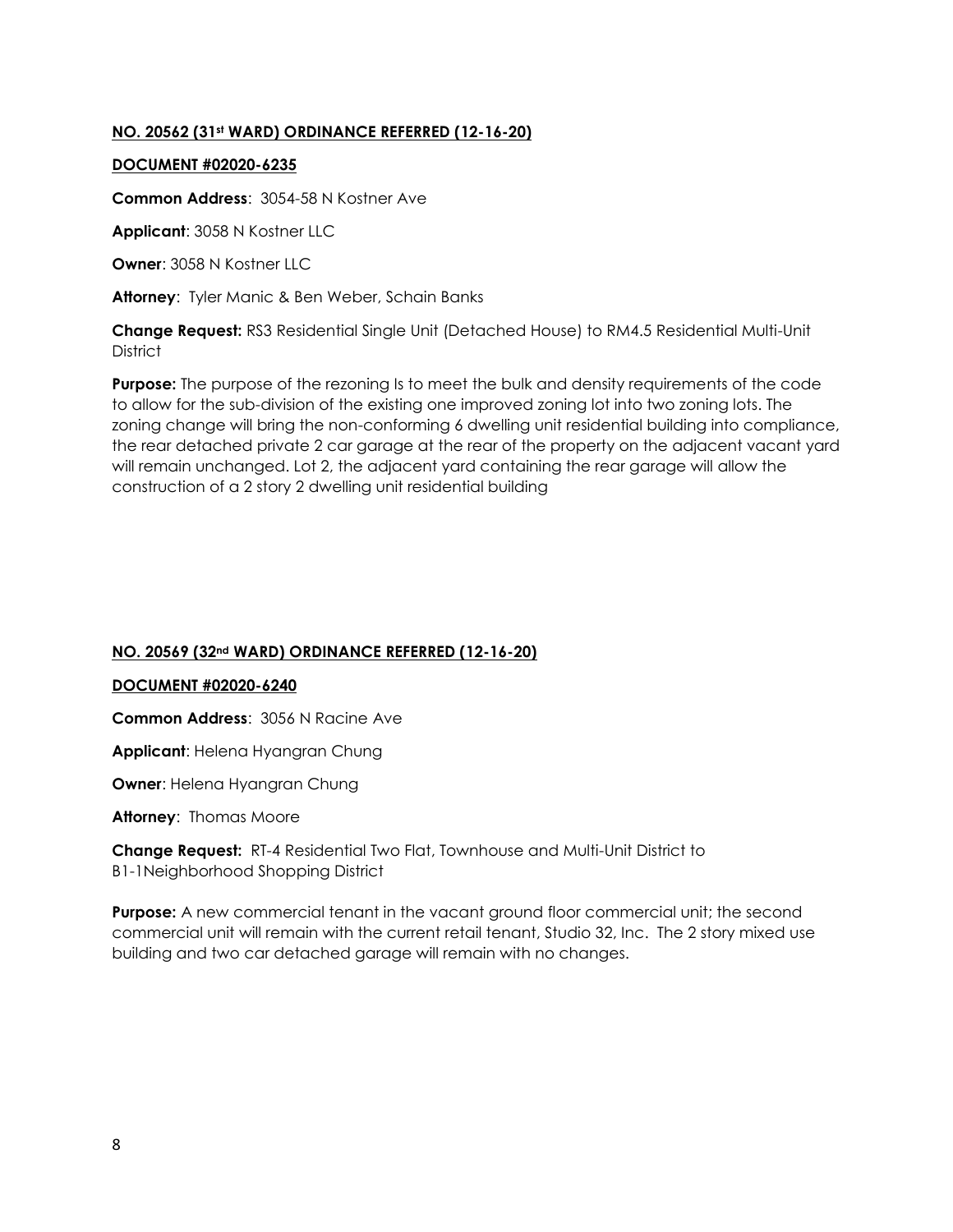# **NO. 20574 (40th WARD) ORDINANCE REFERRED (12-16-20)**

#### **DOCUMENT #02020-6226**

**Common Address**: 2645-2759 W Foster Ave, 2716-2760 W Foster Ave, 2801-2859 W Foster Ave, 2826-2836 W Foster Ave, 5101-5159 N Francisco Ave, 5100-5158 N California Ave, 2724-2758 W Winona Ave, 2739-2759 W Winona Ave, 2800-2858 W Winona Ave and 2801-2850 W Winona Ave

**Applicant**: Swedish Covenant Health dba Swedish Hospital

**Owner**: Swedish Covenant Health dba Swedish Hospital

**Attorney**: Graham Grady

**Change Request:** RS3 Residential Single Unit (Detached House) to C1-5 Neighborhood Commercial District and C1-5 Neighborhood Commercial District to Residential-Institutional Planned Development No. 92, as amended and designated as Subarea B; and designating as Sub Area A, a portion Residential-Institutional Planned Development No. 92 found in Map No. 13-I

**Purpose:** There are no proposed changes to the applicant's Medical campus which is located within existing PD No. 92 (Subarea A). Once the Subject Property is included within existing PD No. 92's boundaries, it will be developed with a new 8-story building, which will include a) approximately 2,500 sq. ft. of retail space at grade; b) seventy (70) interior, on-site parking spaces within (the 2nd - 4th floors; c) medical outpatient facilities within the 5th - 8tn floors, consisting of a total of approximately 52,000 s.f.. The proposed overall building height is 124 ft. and the proposed development includes a 9,250 s.f. green roof.

## **NO. 20575 (40th WARD) ORDINANCE REFERRED (12-16-20)**

#### **DOCUMENT #02020-6227**

**Common Address**: 5200-5224 N Washtenaw Ave; 2700-2712 W Foster Ave; and 2701-2711 W Farragut Ave

**Applicant**: Foster Washtenaw LP

**Owner**: Immanuel Evangelical Covenant Church

**Attorney**: Steven Friedland

**Change Request:** RS3 Residential Single Unit (Detached House) to B2-3 Neighborhood Shopping District and then a Planned Development

**Purpose:** To permit the development of 70 dwelling units for seniors and families with a community center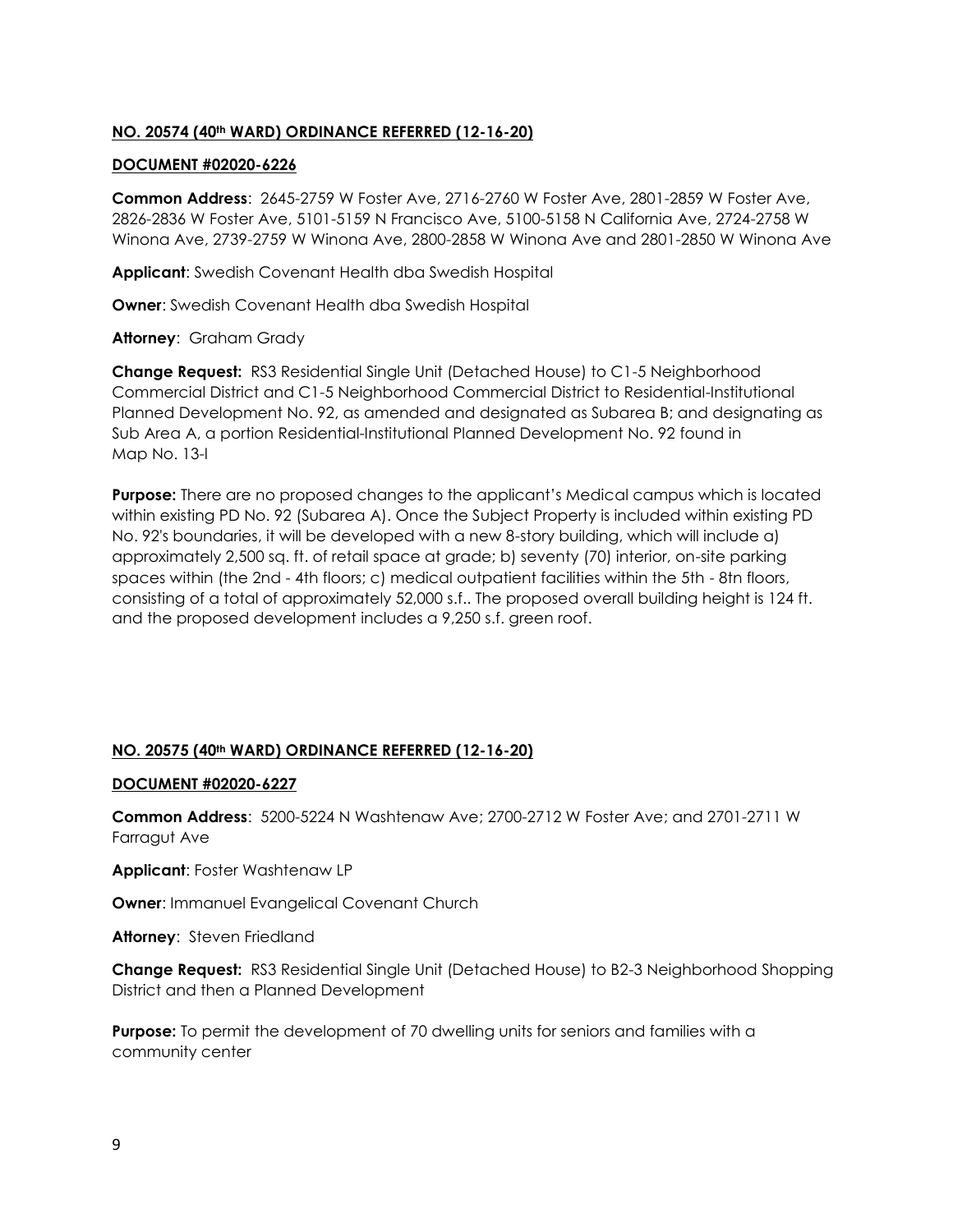## **NO. 20572 (42nd WARD) ORDINANCE REFERRED (12-16-20)**

## **DOCUMENT #02020-6237**

**Common Address**: 523-45 S Wabash Ave; 63-69 E Ida B. Wells Dr.; 50-66 E Harrison St

**Applicant**: Eterra Plus, LLC

**Owner**: Auditorium Park One, LLC; Wabash Harrison Park One, LLC

**Attorney**: Michael Ezgur

**Change Request:** DX-12 Downtown Mixed Use District to a Residential Business Planned **Development** 

**Purpose:** The Applicant proposes to construct a new, mixed-use, residential and hotel development consisting of a 23 story and 36 story building connected by a commercial and parking base. The commercial space is approximately 42,000 square feet on the first and second floors. There are 777 residential units, 314 hotel keys 151 automobile parking spaces.

# **NO. 20587 (43rd WARD) ORDINANCE REFERRED (12-16-20)**

## **DOCUMENT #02020-6222**

**Common Address**: 735-37 W Wrightwood Ave

**Applicant**: NY II, LLC

**Owner**: NY II, LLC

**Attorney**: Tyler Manic & Ben Weber, Schain Banks

**Change Request:** B1-2 Neighborhood Shopping District to B1-3 Neighborhood Shopping District

**Purpose:** To comply with bulk, density, and minimum lot area requirements to allow for the addition of two dwelling units to an existing 3 story mixed use building

## **NO. 20586-T1 (44th WARD) ORDINANCE REFERRED (12-16-20)**

**DOCUMENT #02020-6221**

**Common Address**: 3436-3448 N Broadway

**Applicant**: 3440 Broadway LLC

**Owner**: 3440 Broadway LLC

**Attorney**: Katriina McGuire

**Change Request:** B3-2 Community Shopping District to B3-3 Community Shopping District

**Purpose:** To redevelop the parcel with a hotel with accessory uses and parking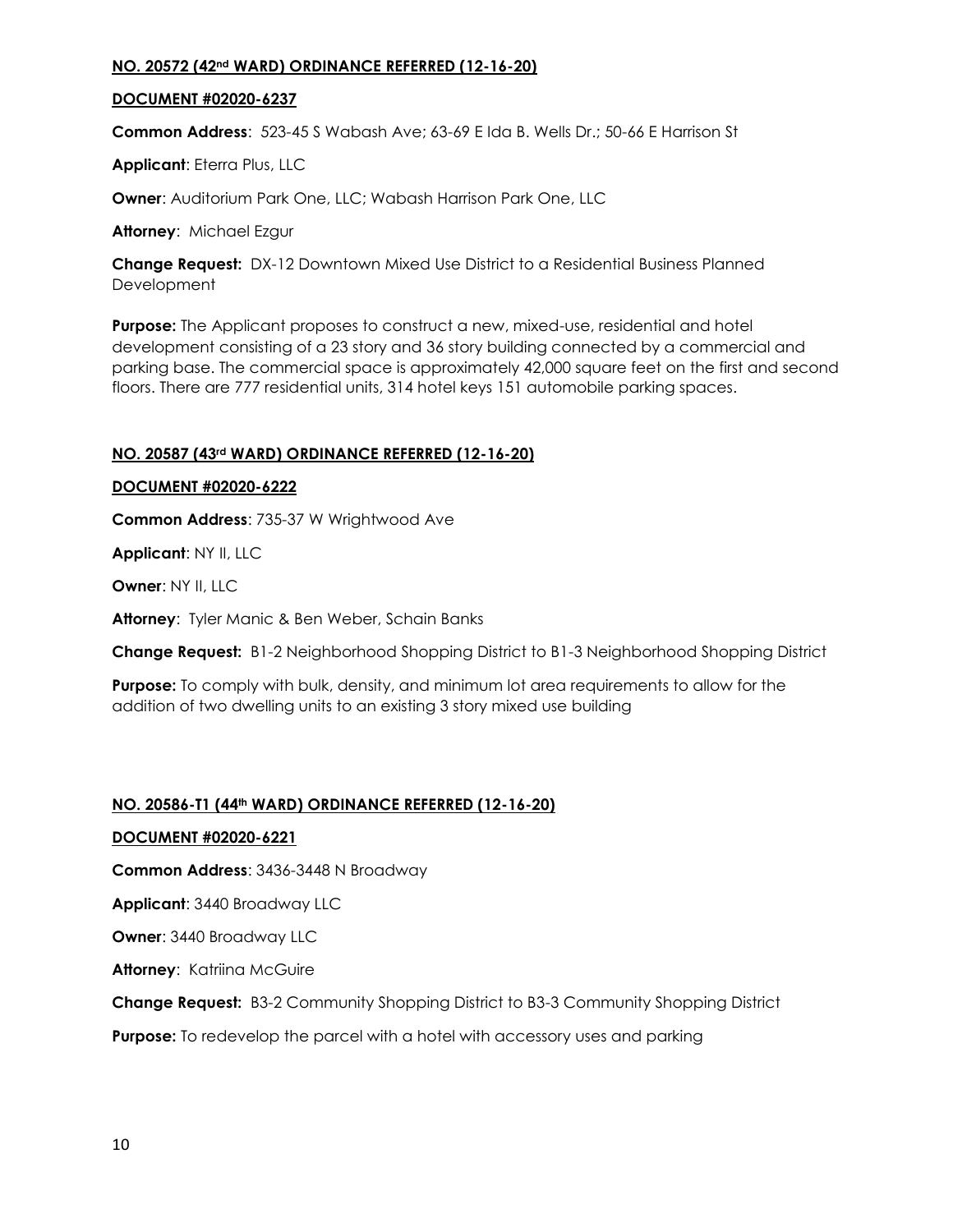# **NO. 20588 (47th WARD) ORDINANCE REFERRED (12-16-20)**

# **DOCUMENT #02020-6223**

**Common Address**: 2145 W Montrose; 4631 N Lincoln Ave

**Applicant**: 2139 W Montrose Condominium Association

**Owner:** 2139 W Montrose Condominium Association

**Attorney**: Talar Berberian

**Change Request:** B1-2 Neighborhood Shopping District to B1-3 Neighborhood Shopping District

**Purpose:** To permit the existing 7,618 square feet of building area, in order to allow the existing bulk and density and legalize the existing commercial space and four dwelling units

# **NO. 20583-T1 (47th WARD) ORDINANCE REFERRED (12-16-20)**

# **DOCUMENT #02020-6217**

**Common Address**: 3437 N Paulina Street

**Applicant**: Semco Realty Group LLC-3447

**Owner**: Semco Realty Group LLC-3447

**Attorney**: Tyler Manic, Schain Banks

**Change Request**: RS3 Residential Single Unit (Detached House) District to RM5 Residential Multi Unit District

**Purpose:** In order to meet the bulk and density requirements to allow for the construction of an additional unit at the garden level of the front building. Zero parking is existing and no additional parking will be provided

# **NO. 20563-T1 (47th WARD) ORDINANCE REFERRED (12-16-20)**

## **DOCUMENT #02020-6234**

**Common Address**: 4040-4048 N Hermitage Ave

**Applicant**: 4046 Hermitage LLC

**Owner**: 4046 Hermitage LLC

**Attorney**: Warren E. Silver

**Change Request:** RM5.5 Residential Multi-Unit District to RM5.5 Residential Multi-Unit District

**Purpose:** To amend the development plan to allow for construction of a residential apartment building containing 19 dwelling units and 19 enclosed parking spaces